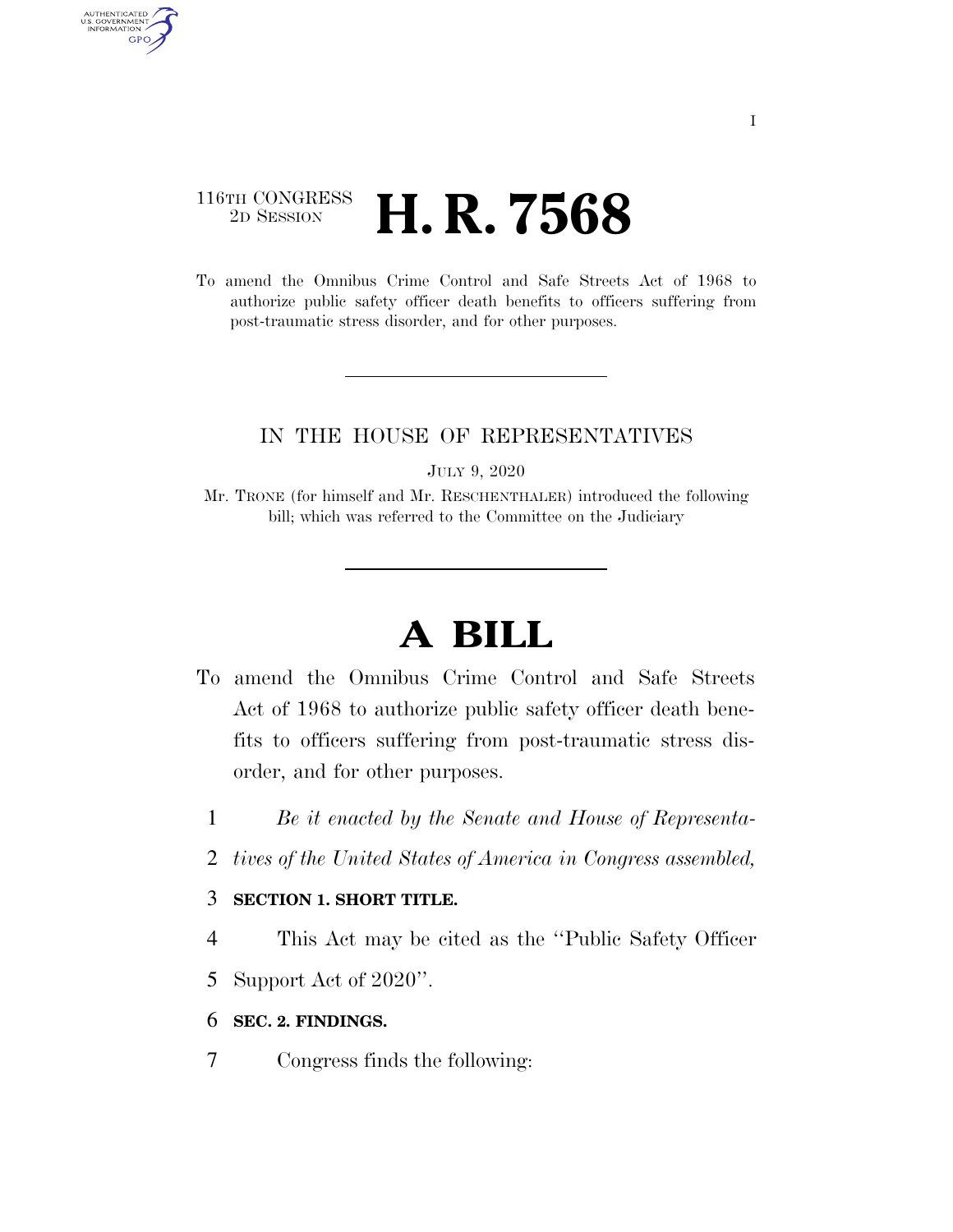| $\mathbf{1}$   | (1) Every day, public safety officers, including       |
|----------------|--------------------------------------------------------|
| $\overline{2}$ | police officers, firefighters, emergency medical tech- |
| 3              | nicians, and others, work to maintain the safety,      |
| $\overline{4}$ | health, and well-being of the communities they serve.  |
| 5              | (2) From time to time this means being called          |
| 6              | to respond to stressful and potentially traumatic sit- |
| 7              | uations, sometimes even putting their own lives in     |
| 8              | danger.                                                |
| 9              | (3) This work not only puts them at risk for ex-       |
| 10             | periencing harm, serious injury, and severe trauma,    |
| 11             | but also places them at up to 25.6 times higher risk   |
| 12             | for developing post-traumatic stress disorder when     |
| 13             | compared to those without such experiences.            |
| 14             | (4) Psychological evidence indicates law en-           |
| 15             | forcement officers experience significant job-related  |
| 16             | stressors and exposures that may confer increased      |
| 17             | risk for mental health morbidities (for example post-  |
| 18             | traumatic stress disorder, and suicidal thoughts and   |
| 19             | behaviors), and hastened mortality.                    |
| 20             | (5) Public safety officers often do not have the       |
| 21             | resources or support they need, leaving them at        |
| 22             | higher risk for long-term mental health con-           |
| 23             | sequences.                                             |
| 24             | $(6)$ In 2017, the Department of Justice ap-           |
| 25             | proved 481 Public Safety Officer Benefit (PSOB)        |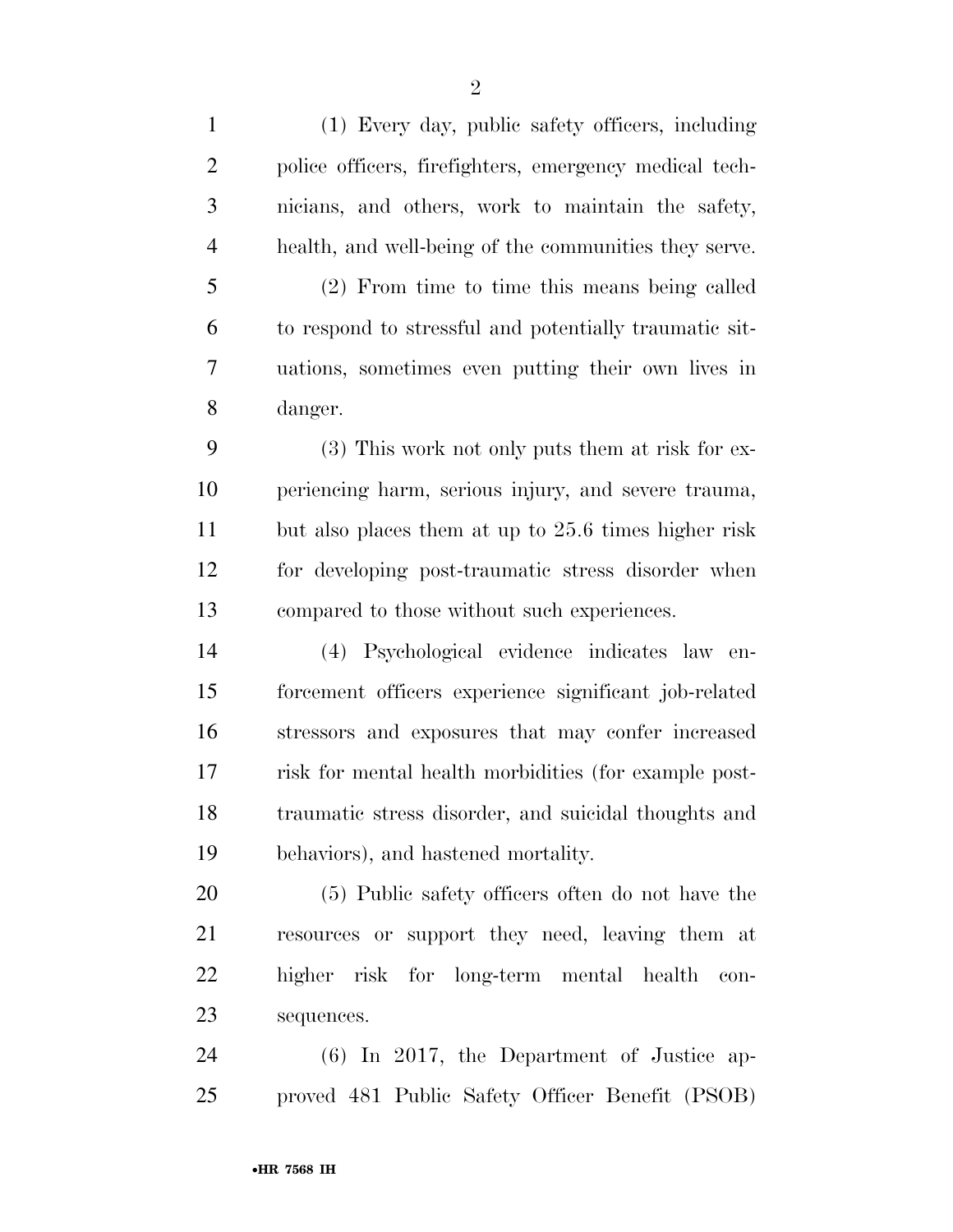| $\mathbf{1}$   | claims, but not one of them for the over 240 public     |
|----------------|---------------------------------------------------------|
| $\overline{2}$ | safety officers who died by suicide that year.          |
| 3              | (7) As it currently stands, officers who have           |
| $\overline{4}$ | died or are disabled as a result of suicide or post-    |
| 5              | traumatic stress disorder do not qualify for this pro-  |
| 6              | gram, despite officers being more likely to die by      |
| 7              | suicide than in the line of duty.                       |
| 8              | SEC. 3. PUBLIC SAFETY OFFICER DEATH BENEFITS FOR        |
| 9              | POST-TRAUMATIC STRESS DISORDER.                         |
| 10             | Section 1201 of the Omnibus Crime Control and Safe      |
| 11             | Streets Act of 1968 (34 U.S.C. 10281) is amended by     |
| 12             | adding at the end the following:                        |
| 13             | "(o) As determined by the Bureau—                       |
| 14             | $\lq(1)$ post-traumatic stress disorder suffered by     |
| 15             | a public safety officer, and diagnosed by a licensed    |
| 16             | medical or mental health professional, shall be pre-    |
| 17             | sumed to constitute a personal injury within the        |
| 18             | meaning of subsection (a), sustained in the line of     |
| 19             | duty by the officer, if the officer, while on duty, en- |
| 20             | gages in situations involving stressful, tensional, or  |
| 21             | traumatic law enforcement, fire suppression, rescue,    |
| $22\,$         | hazardous<br>material response, emergency<br>medical    |
| 23             | services (including responding to opioid overdoses, or  |
| 24             | traumatic psychological or psychiatric distress calls), |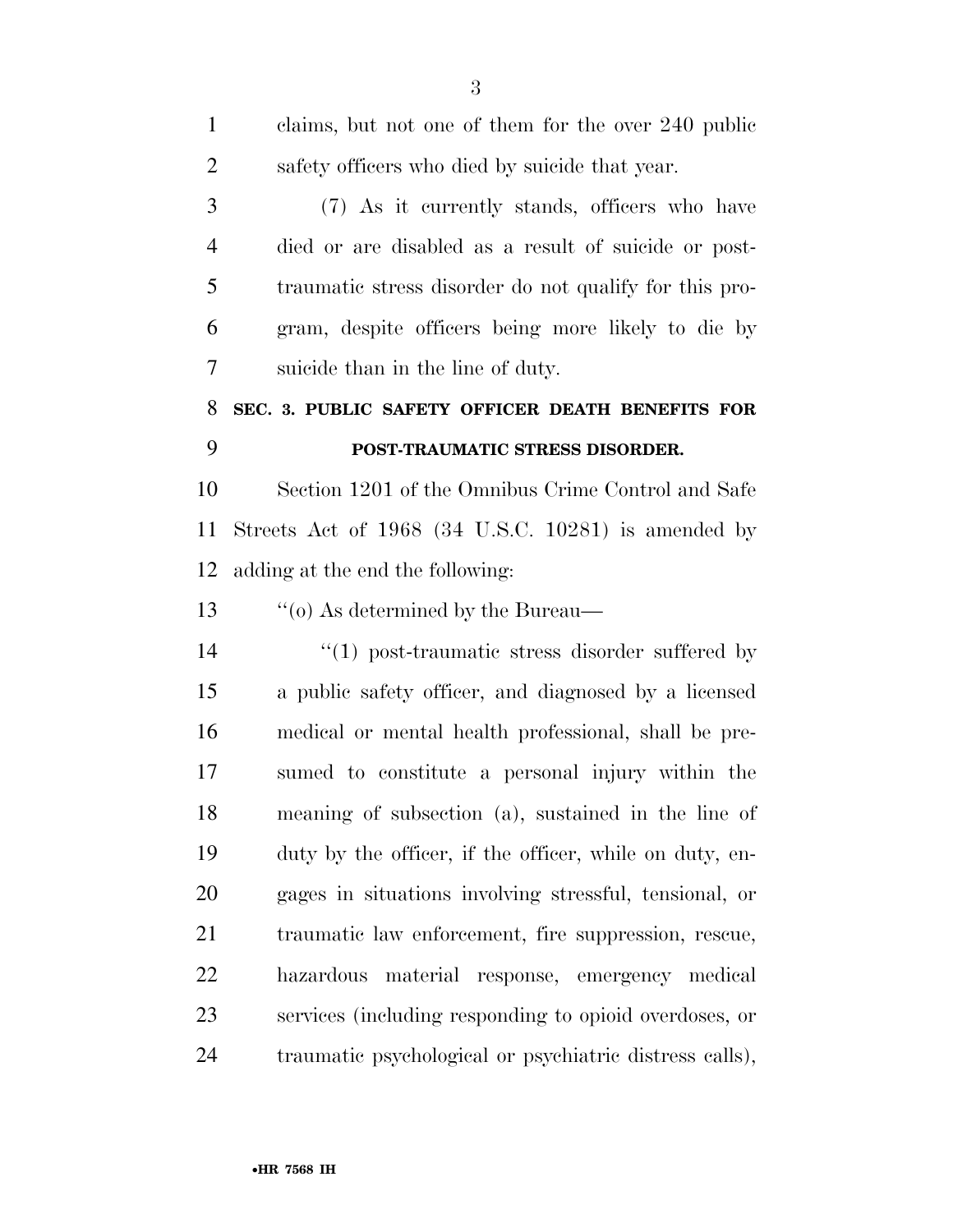prison security, disaster relief, or other emergency response activity; and

 $\mathcal{S}$  ''(2) in the case that a public safety officer de- scribed in paragraph (1) dies by suicide (for pur- poses of a claim under subsection (a)), or is perma- nently and totally disabled as a result of post-trau- matic stress disorder, including as a result of at- tempted suicide (for purposes of a claim under sub- section (b)), such death or disability shall be pre- sumed to be a direct and proximate result of such engagement,

 unless competent psychological or medical evidence estab- lishes that the post-traumatic stress disorder was unre- lated to the engagement or was directly and proximately caused by something other than the mere presence of post- traumatic stress disorder risk factors. For purposes of paragraph (2), a public safety officer shall be considered permanently and totally disabled as a result of post-trau- matic stress disorder if the officer is unable to serve as a public safety officer in the same or substantially similar role as the officer was serving prior to suffering from post-traumatic stress disorder.''.

#### **SEC. 4. GAO REPORT.**

 On the date that is one year after the date of the enactment of this Act, the Comptroller General of the